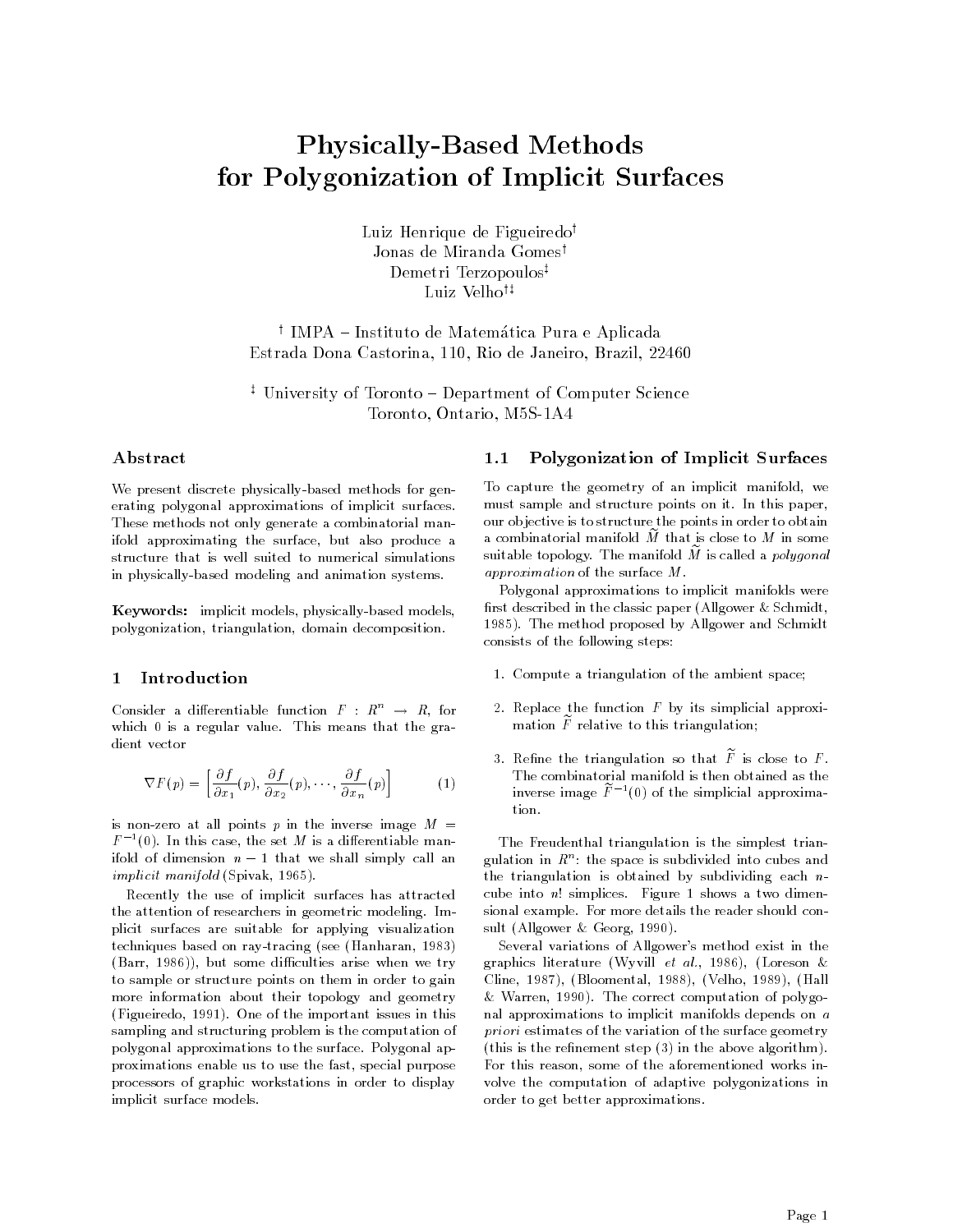

Figure 1: Freudenthal triangulation

#### 1.2 Physically-based Modeling

Modeling is the most labor intensive part in the process of computer graphics. Modeling the motion of objects is often very difficult when the main goal is to generate realistic motion. The best solution to this problem is to model the physical habitat of the object: the motion will be a consequence of the interaction between the object and its environment- according to the laws of physics. A discussion of this physically-based modeling approach is found in several papers in the graphics literature Barr et al-American de la Fleischer-Fleischer-Fleischer-Fleischer-Fleischer-Fleischer-Fleischer-Fle -------

# 1.3 Physically-based Polygonization of Implicit Ob jects

In this paper we use physically-based methods to compute polygonal approximations These methods yield naturally adapted polygonizations They also make it possible to construct a model such that the resulting polygonization has a natural physical structure associ ated with it which can be exploited for physically-based simulations.

Physically based methods in the study of implicit surfaces is a very recent research topic. In (Velho  $\&$  $\mathbf{I}$  and  $\mathbf{I}$  and  $\mathbf{I}$  and  $\mathbf{I}$  and  $\mathbf{I}$  and  $\mathbf{I}$  and  $\mathbf{I}$  and  $\mathbf{I}$  and  $\mathbf{I}$  and  $\mathbf{I}$  and  $\mathbf{I}$  and  $\mathbf{I}$  and  $\mathbf{I}$  and  $\mathbf{I}$  and  $\mathbf{I}$  and  $\mathbf{I}$  and  $\mathbf{I}$  and an adapted shell that approximates the geometry of the manifold In Velho In Velho In Velho In Velho In Velho In Velho In Velho In Velho In Velho In Velho In Velho In this spring-mass shell can be used to do dynamical simwith input  $\mathbf{u} = \mathbf{u} \mathbf{u}$  and  $\mathbf{u} = \mathbf{u} \mathbf{u}$  and  $\mathbf{u} = \mathbf{u} \mathbf{u}$ physically-based particle systems are used to sample points on an implicit manifold; algorithms for structuring such samples provide a powerful technique for modeling with implicit surfaces

The physically-based approach to constructing piecewise linear approximation of implicit manifolds is re lated to the variational methods used to generate adap tive numerical grids for the numerical solution of partial dierential en die rential en die volgens Thompson et al-Amerikaanse verskilde van die volgens van die volgens ever, there are two manual distributions.

the adds the compact the adaptive methods in the number merical grid generation literature are developed for structured grids The problem of polygonization of implicit surfaces is a non-structured one.

in numerical grid grid and the physics of the as sociated problems may drive the adaptation of the grid In our case- the primary interest is in the ge ometry and topology of the underlying grid space

Our methods can certainly be used to generate adap tive numerical grids for problems where the physical do main can be dened implicitly In fact- polygonization methods for implicit surfaces seem to be a very attrac tive technique for generating non-structured numerical grids

In this paper- we are interested in polygonizations that are regular or "quasi-regular" triangulations. A quasi-regular triangulation is a 2-dimensional simplicial complex which is constituted by elements that are al most equilateral and equiangular. This type of polygonization is desirable in a number of applications to modeling and numerical simulation

# 1.4 Overview

Section 2 describes the two discrete physical systems that we use to construct the polygonal approximation Section 3 describes the polygonization algorithm using physically-based particle systems. Section 4 describes the polygonization algorithm using a spring mass physical model. Section 5 gives examples and makes some comparisons between the two approaches described. Section 6 closes with a brief description of our current work in this area

#### $\bf{2}$ Discrete Physical Systems

A discrete physical model abstracts matter as an ensem ble of particles related to each other by forces. Several physical phenomena may be naturally modeled using discrete physical systems Greenspan-In a discrete physical system of the system of the system of the system of crete physical system the particles interact under the ac tion of internal and external forces The associated mo tion equations are easily written as a classical  $F = ma$ equation of Newtonian dynamics Simple numerical in tegration methods- such as Eulers method generally produce good results

an this work- we also two discrete physical models a particle system and a spring-mass system.

#### $2.1$ Dynamic Particle Systems

A particle system is a finite set of particles which have an initial position in space and whose behavior in time is governed by algorithmic rules Particle systems were introduced in graphics by Reeves as an algorithmic tech modeling and modeling receptions and the second article in the control of the control of the control of the co physical particle system- the particles have masses and the Newtonian mechanics dictates their dynamical be havior. The motion of a particle depends on its mass, position and velocity-the forces and on the forces acting on it-the forces acting on it-the forces acting on itther by other particles or by the ambient medium A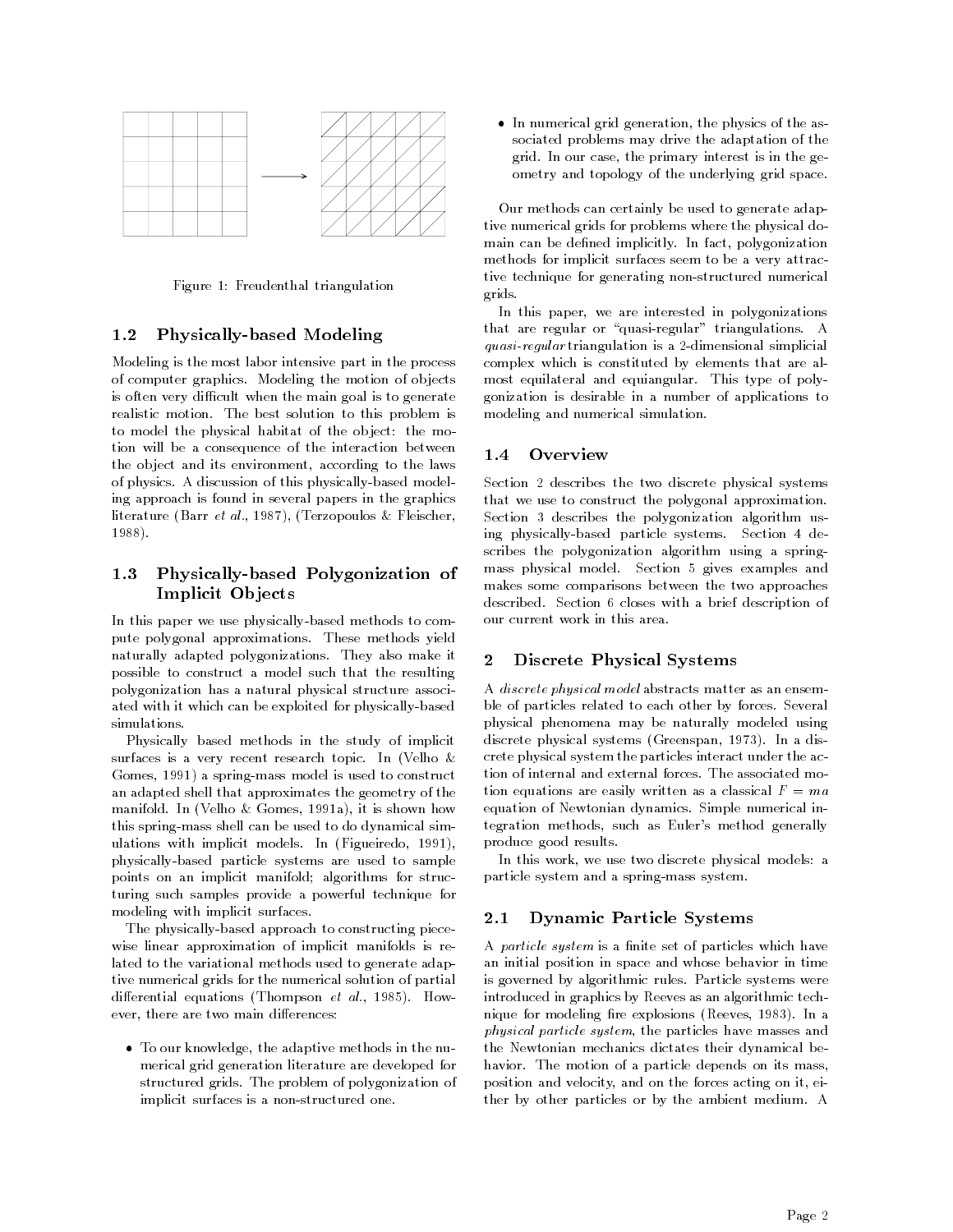physical particle system is a discrete physical model as

Physical particle systems have been used to simulate and no phenomena such as waterfalls present as y such a simple reworks Weil-These systems in general reworks were systematic functions of the control of the control of the c quire a significant amount of computational effort because of the number of particles involved. In Section 3 we shall use a simple physical particle system to com pute a polygonal approximation to an implicit manifold was a consently-propertied by the station of property that is the property of the station of the station of the physical particle systems to surface modeling

### Spring-Mass Systems

A spring-mass system is a physical particle system structured by connecting pairs of particles with springs The springs impose internal forces that depend on the distance between these particles and govern the global behavior of the system. The resulting structure can be represented as a graph-based as a graph-based as a node-based as a node-based as a node-based as a node-based o and two nodes are connected when there is a spring joining the corresponding particles Conversely- each graph linearly embedded in the space is naturally asso ciated to a spring-mass system  $-$  a duality that will be exploited in Section 4 for triangulations.

Spring-mass systems are suitable to create physicallybased models of deformable objects for dynamical simulation Haumann-Haumann-Haumann-Haumann-Haumann-Haumann-Haumann-Haumann-Haumann-Haumann-Haumann-Haumann-Hauman in the recent paper Terra and the recent paper Terra and the recent paper Terra and the recent paper Terra and spring-mass system is applied to adaptive image sampling and surface reconstruction This approach has several connections with our method

### Polygonization using Dynamic 3 Particle Systems

In this section- we describe an algorithm for computing a polygonal approximation of an implicit manifold using a physicallybased particle system Figueiredo- 

# Sampling using Dynamic Particle Systems

To properly sample a geometric object we must compute enough points on it so that its geometry can be reconstructed from the samples within some tolerance In the case of a manifold given implicitly by a dif ierentiable function  $F : R^+ \rightarrow R$ , such a computation requires finding several solutions of the equation  $F(x) = 0$ . Physically-based methods for the solution of nonlinear equations have been known for some time  $\mathcal{L}$  , and the main is set along the main intervals that the main intervals of  $\mathcal{L}$ terest then was in nding any one solution- and not the many solutions that sampling requires. Consequently, these methods have not been applied to geometric mod eling

The particle systems we use for sampling derive their dynamics from the potential function  $|F|$ . The particles

will seek equilibrium positions on the manifold  $F^{-1}(0)$ because these are positions of minimum potential en ergy is the gradient of F is non-ingular-complete the state are the only equilibrium positions

This interpretation of the gradient of  $|F|$  as a force field implies the following equation of motion for a unit mass particle

$$
\frac{d^2x}{dt^2} + \gamma \frac{dx}{dt} + \text{sign}(F)\nabla F = 0,
$$
\n(2)

where  $\epsilon$  is a positive real number of representing frictions proportional to velocity Incerti et al- have pro posed a similar differential equation for finding zeros of functions  $K^- \to K^-$ .

#### $3.2$ Structuring Samples

The samples obtained by simulating the physics of par ticle systems have no structure other than the equilib rium position of each particle Moreover-the samples are not even ly distributed across the surface-surface-surface-surface-surface-surface-surface-surface-surfacetend to concentrate around points of high curvature While this could be exploited for investigations on the geometry of the surface- a polygonal approximation in terpolating such samples will rarely be quasi-regular.

In order to obtain a quasiregular approximation- the sample is subjected to a relaxation process similar to the one used by Turk-Little and Turk-Little and Samples particles repel each other with an intensity that rapidly decreases as the distance between the particles increases Moreover- the movement of each particle is constrained to stay close to the surface by projecting repulsion forces onto the tangent plane

The result of this relaxation process is a more uniform sampling of the surface. The desired polygonal approximation is then obtained by computing the Delaunay triangulation associated with the points and choosing the triangles that approximate well the tangent planes at each of its vertices

# 4 Polygonization using Spring-Mass Systems

... .... ........ we describe a method to construct a polygonal approximation to an implicit manifold using a spring-mass system.

### Subordinated Triangulation

Initially we define a system of spring-mass elements associated with a Freudenthal triangulation of the space Like the particle systems described in Section - this system is subjected to deformation forces derived from the gradient field of the implicit manifold. Its equilibrium position gives a triangulation of a region of the space that contains the manifold  $M$  and has the following properties

 $\bullet$  *M* is transversal to the triangulation: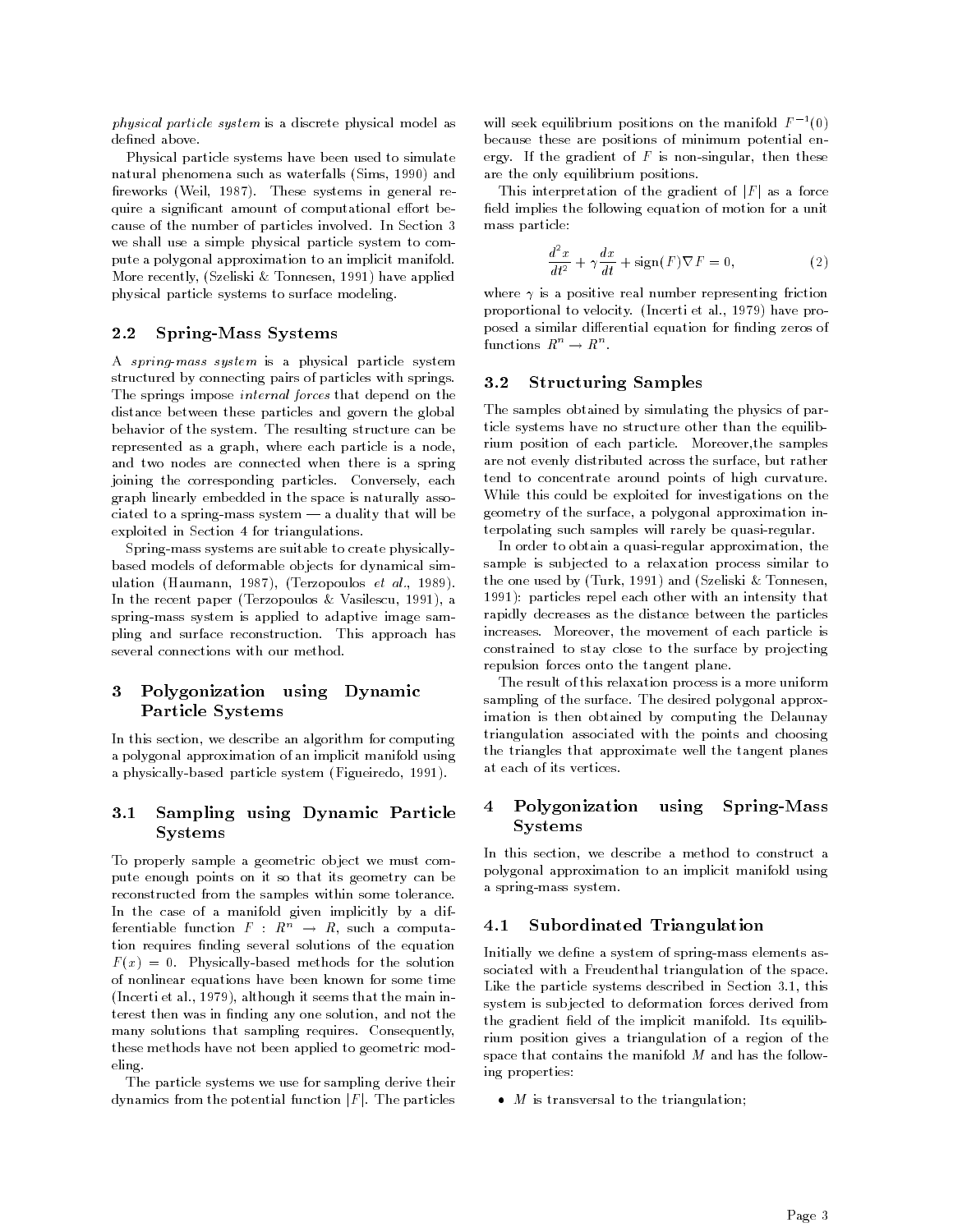- $\bullet$  The simplices are quasi-regular;
- For each *n*-simplex  $\sigma$  that intersects M there exists a point  $p \in M$  close to the barycenter of  $\sigma$  such that the tangent space of  $M$  at  $p$  is close to the support hyperplane of one of the faces of  $\sigma$ .

Figure 2 illustrates the properties above in two dimensions A triangulation with these properties is said to be subordinated to the surface M Velho is the substant which  $\mu$ 



Figure 2: Subordinate triangulation

#### 4.2 Mesh Generation

The spring-mass lattice generation process requires the following steps

- A Freudenthal triangulation is created within a vol ume bounding the implicit manifold
- Each simplex of the triangulation that intersects the implicit manifold is identied Together- they form an intersecting simplicial complex
- 3. A spring-mass system is created by associating mass nodes and springs to the vertices and edges of the intersecting complex

The construction of the Freudenthal triangulation in step 1 is obtained as explained in Section 1.1. The identification of the relevant simplices in step 2 is done through a classification of the simplicial cells by testing the sign of the implicit function at the vertices of each simplex. Assuming that the uniform grid is sufficiently circle in the signs are the same for all vertices, the s simplex must be totally inside or totally outside of the manifold M If the signs are different the simplexed and the simplexed of the signal order of the signal order must intersect the surface  $M$ .

### Mesh Deformation

After generating the mesh we use a physically-based approach in order to obtain the final triangulation that will be used for the polygonization of  $M$ . The dynamic simulation submit the spring-mass system to deformation forces with the purpose of conforming it to the shape of the implicit manifold. The process takes into account the internal forces produced by the springs as well as external deformation forces.

The external forces are based on information de rived from the geometry of the implicit manifold. More specically- two opposite attracting and repulsing force fields are generated using the gradient vector field of the implicit manifold. One field defined inside a small neighborhood of the object's boundary generates repelling forces that prevent points from being too close to the surface The surface The other force eld-control to the other force eld-control to the other force eld-c this neighborhood- generates attraction forces that pulls points towards the surface

In order to facilitate the relaxation of the mesh struc ture into the desirable conguration- the initial rest length of the strings is made smaller than the initial grid spacing This means that we start the process with a tensioned mesh that moves to a rest position under the action of internal and external forces

# Polygonization

The polygonization of the implicit manifold  $M$  is now obtained using the same technique of Allgower's algorithm described in Section 1.1: since the triangulation obtained is subordinated to M- the manifold intersects each simplex in at most in at most in at  $\mathbb{R}^n$ located on a different 1-dimensional face. Therefore, the linear approximation to M inside  $\sigma$  is formed by one or two triangles (2-simplices). The set of all these simplices constitute the combinatorial manifold that ap proximates  $M$ . We shall illustrate the method with some examples in section 5.1.

# 5

in the statute of applying the result of applying the  $\sim$ two methods described in Sections 3 and 4 to compute polygonal approximations of implicit surfaces We also make a comparative analysis of the polygonizations ob tween the two methods.

# Examples

Figures 3 and 4 illustrate the polygonization method using the particle systems presented in Section 3. Figure a shows the trajectories of a particle system associated with a two-dimensional curve with 2 connected components described by the implicit equation  $y^2 - x^2 + x = 0$ . Figure 3-b shows the final equilibrium positions of these particles along the curve. Figure 4-a shows the sample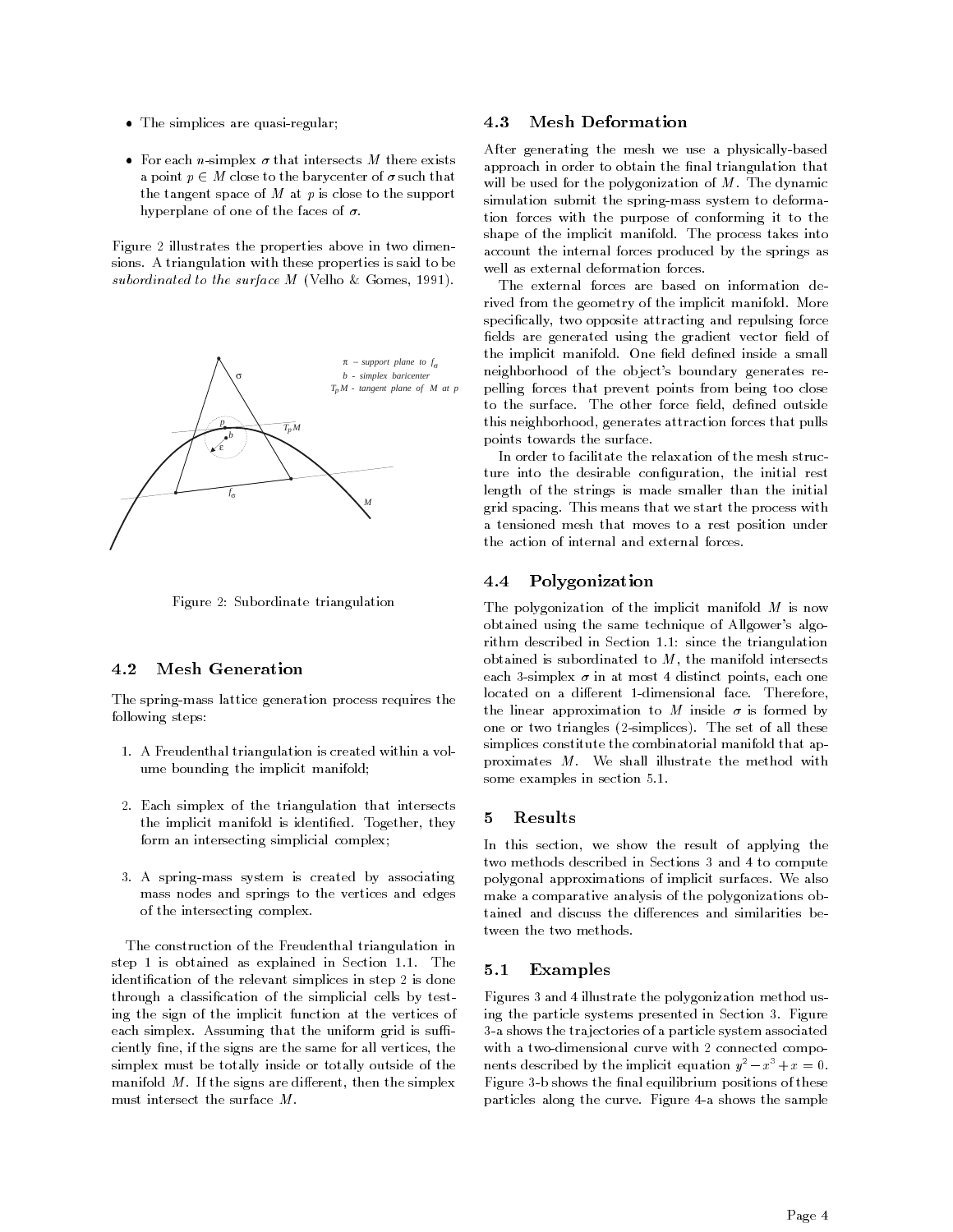points on the surface of the sphere  $x^- + y^- + z^- = 1$ . Figure b shows the polygonal approximation for the sphere

Figures 5 to 7 illustrate the polygonization using the spring-mass system method presented in Section 4. Figure  demonstrates the mesh deformation process for the cylinder  $x^- + y^- = 1$ . Figure 5-a depicts the initial mesh created from a Freudenthal triangulation of the ambient space-benefits in its space-benefits space-benefits in its space-benefits in its space-benefits in its equilibrium position. It is apparent that the mesh was constrained to lie in a tubular neighborhood of the im plicit surface-plane the conformation shape The shape Theory polygonal approximation is obtained from this deformed mesh

Figure 6 shows a detail of the polygonization associated with the spring-mass mesh before  $(a)$  and after (b) the deformation process. Note how the deformation of the mesh produces a very homogeneous polygon structure-to-minimal-transforming long-term and the control of the control of the control of the control of the control of the control of the control of the control of the control of the control of the control of the contr equilateral ones. This is because the triangulation resulting from the dynamical simulation is subordinate to the surface as a consequence- the associated polygo nization is quasi-regular.

Figure 7 shows the final polygonal approximation for the cylinder

#### 5.2 Comparisons

The main difference between the two methods presented in this paper is related to the order in which the op erations of sampling and structuring of points on the implicit surface are performed

The dynamical particle systems method in Section first generates samples of the implicit object and subsequently structures these samples in order to create a polygonal approximation of the object.

The spring-mass systems method of Section 4 does the opposite First the structure is created from a reg ular testellation of space and second-this structure is the used to sample the implicit object.

It is interesting to note that the physically-based approach is applied only to the sampling process The structuring operation involves combinatorial methods

The two methods produce equally good polygonal ap proximations of implicit surfaces. The combinatorial manifold generated by them is constituted by "almost fat" triangles.

The dynamical systems employed in both methods are very stable. The convergence to an equilibrium state is in general reasonably fast- requiring a small number of time steps (usually less than  $100$ ).

#### 6 Conclusions

We have presented a new approach for the polygoniza tion of implicit surfaces based on physically-based methods. The two methods described exploit different strategies to obtain polygonizations that are quasi-regular

and faithfully approximate the original implicit objects.

The use of a physically-based approach for the polygonization of implicit objects provides great flexibility and control of the resulting structure

Although this process is computationally more ex pensive than traditional methods-beneficial methods-beneficial methods-beneficial methods-beneficial methods-b simulation of a dynamical system- it produces qualita tively better results

We are presently incorporating these polygonization methods in a modeling and animation system for im plicit ob jects

Our current research also includes the development of adaptive physically-based polygonization methods and the application of these methods to numerical grid gen eration problems for domains defined by implicit surfaces

In relation to the method of Section - we are in vestigating higher order approximations using intrinsic Voronoi diagrams. This would enable us to do continuous deformations using spline patches

### Acknowledgements

This research was partially supported by CNPq Conselho Nacional de Desenvolvimento Científico e Tecnologico- the Natural Sciences and Engineering Re search Council of Canada and the Information Technol ogy Research Center of Ontario

### References

Allgower- E L Schmidt- P H-  An algorithm for piecewiselinear approximation of an implicitly de ned manifold- size and manifold- size and numerical Analysis-  $\mathcal{S}$  and  $\mathcal{S}$ -

Barr- A- Ray Tracing Deformed Surfaces Com puter Graphics- -- - - Proceedings of SIG  $GRAPH$  '86).

Barr- A- Barzel- R- Haumann- D- Kass- M- Platta-1 - D-2000 P-2000 Party - D-2000 Party - Party - Party - Party - Party - Party - Party - Party - Party - Par in Physically signed Modeling- signed modeling- and a signed model notes  $#17$ .

are the contract of interesting the contract of interest of interest of interest of interest of interest of in faces- Computer Aided Geometric Design- - 

Figueires and the computational Morphology of the computational  $\mathcal{W}$ of Implicit Curves- PhD thesis in preparation- IMPA

addiscrete Models- Discrete Models- Address and Discrete Modelswestern and a material contract of the contract of the contract of the contract of the contract of the contract of the contract of the contract of the contract of the contract of the contract of the contract of the contrac

Hall- M Warren- J- Adaptive polygonization of implicitly denoted surfaces and include the computer  $\mathbf{I}$ Applications- --

Hanharan- P- Ray Tracing Algebraic surfaces companies we approach a companies of the signal companies of SIG GRAPH '83.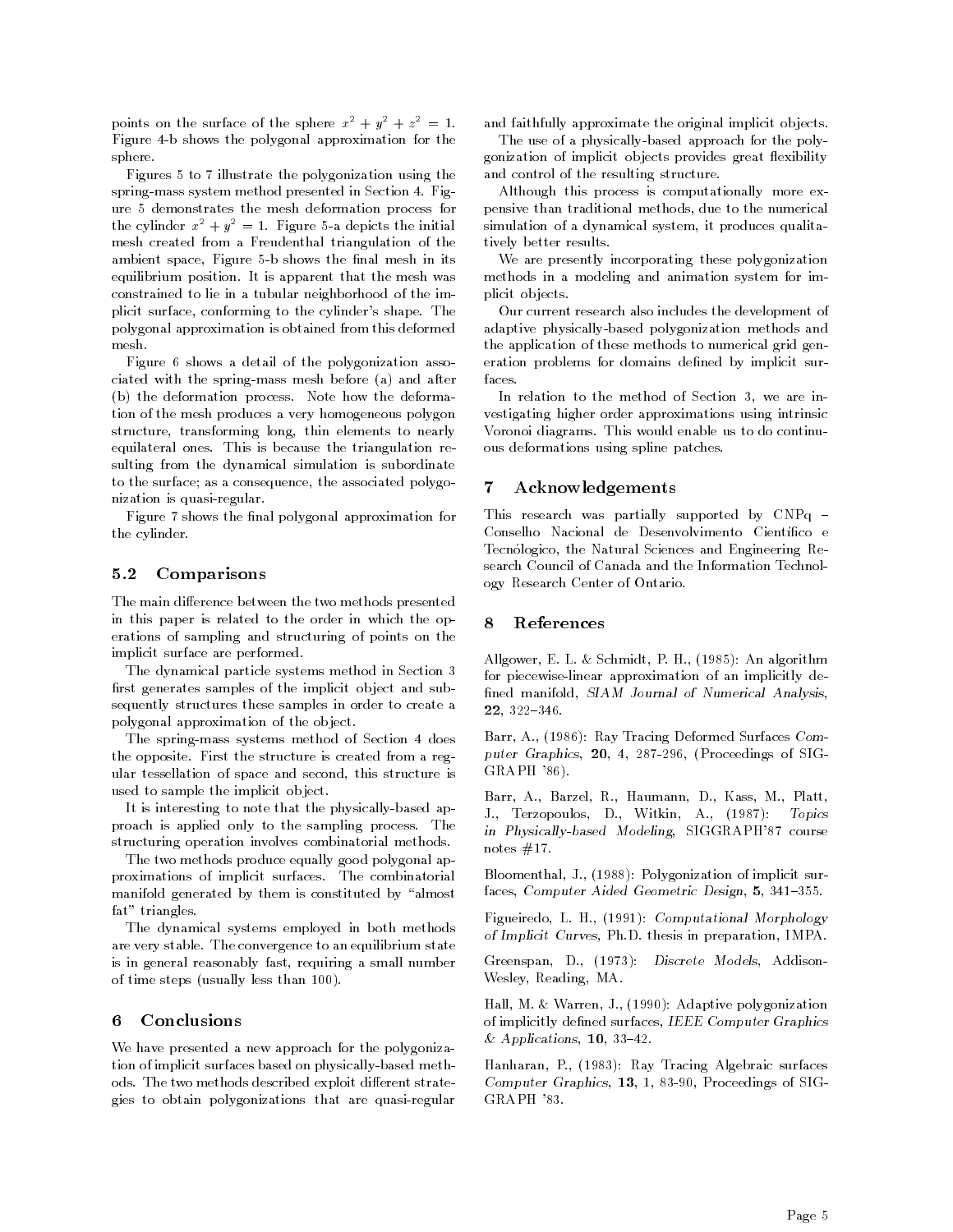

Figure 3: Trajectories (a) and final positions (b) of particles for 2D curve



Figure 4: Sample points on the surface of a sphere (a) and polygonization of the sphere (b)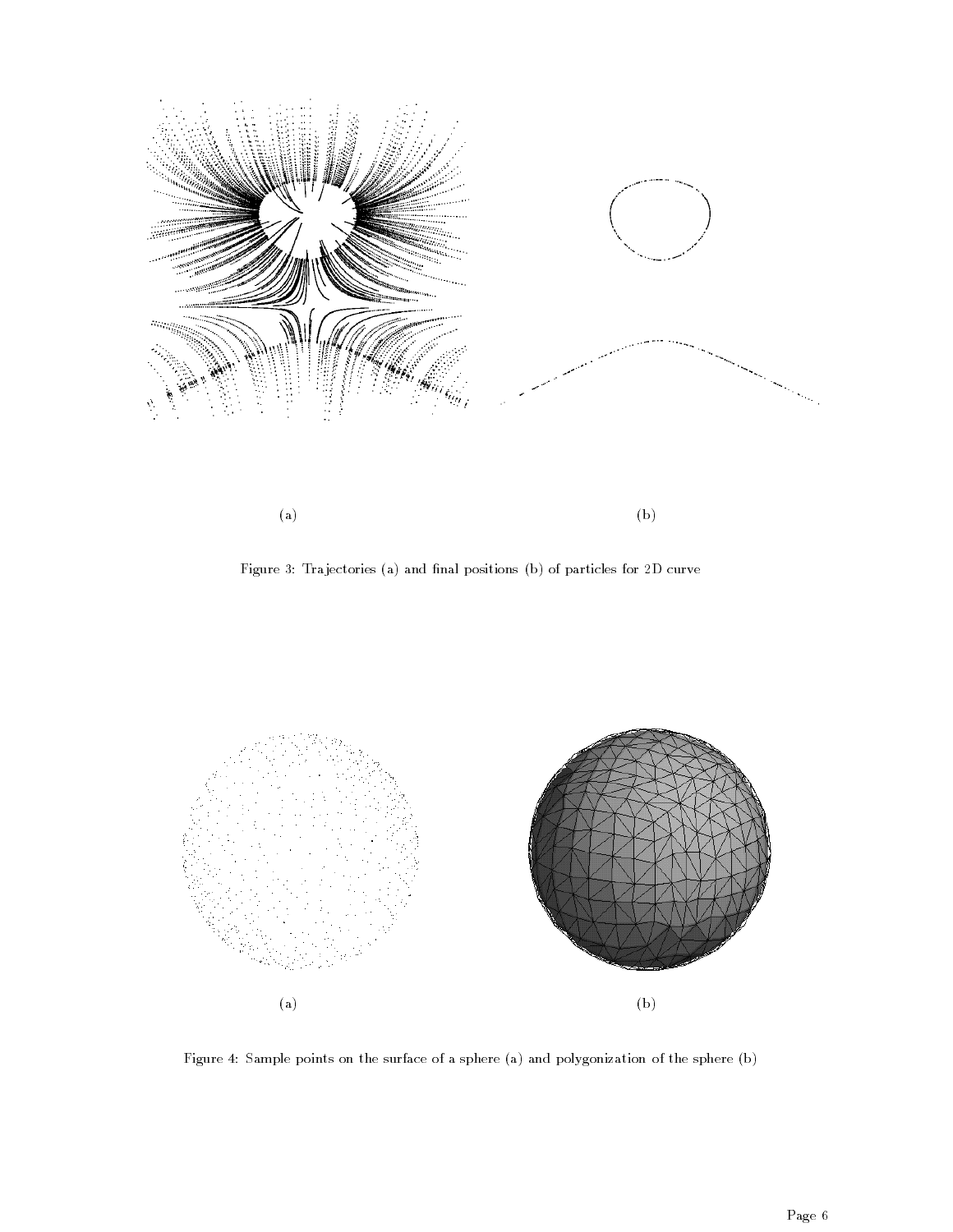

Figure 5: 3D mesh before (a) and after (b) deformation



Figure 6: Detail of the polygonization before (a) and after (b) deformation of the mesh